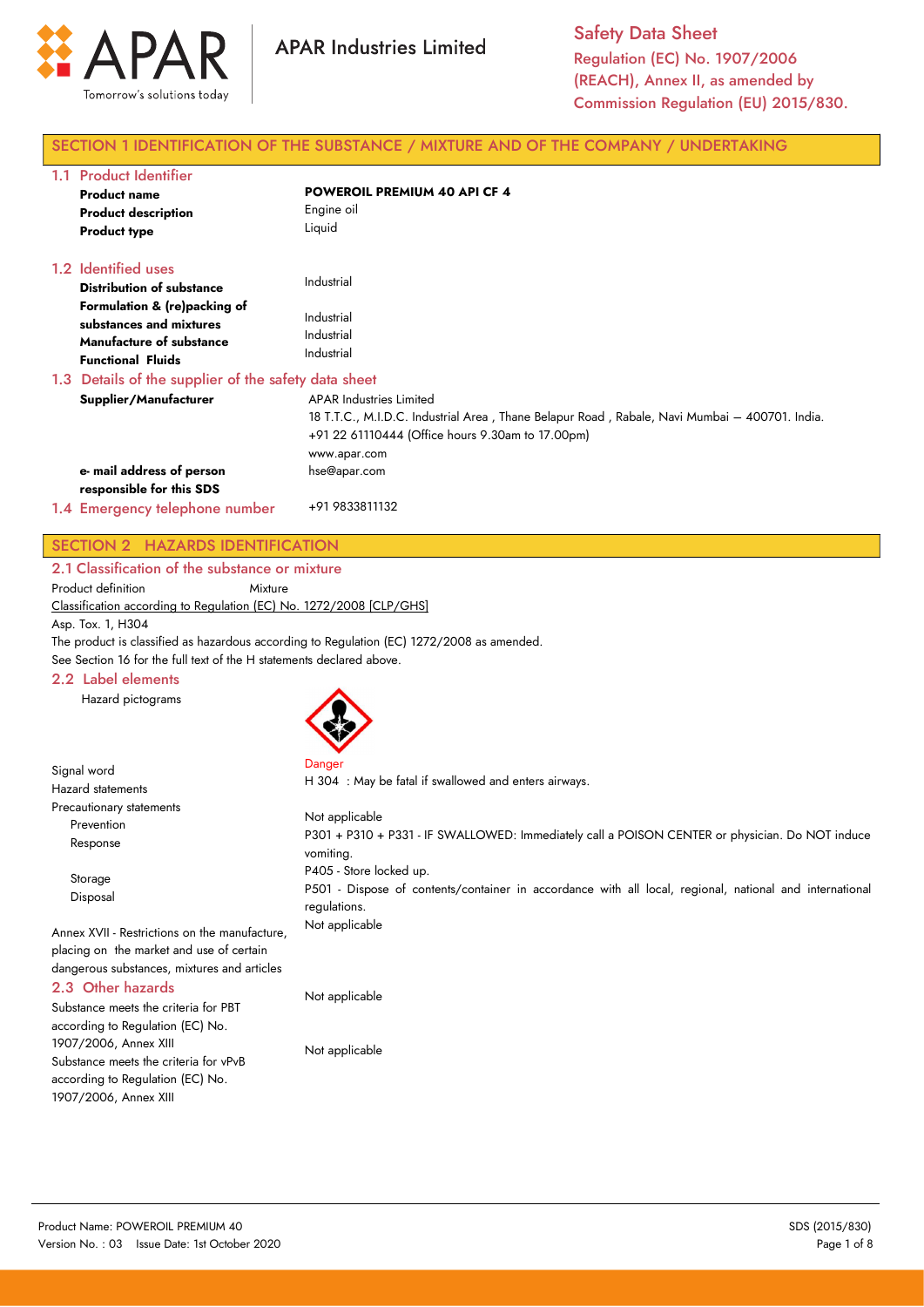

**APAR Industries Limited** 

Safety Data Sheet Regulation (EC) No. 1907/2006 (REACH), Annex II, as amended by Commission Regulation (EU) 2015/830.

# SECTION 3 COMPOSTION/ INFORMATION ON INGREDIENTS

| 3.2 Mixtures                                                                            | <b>Mixture</b>                                 |           |                                                                        |             |
|-----------------------------------------------------------------------------------------|------------------------------------------------|-----------|------------------------------------------------------------------------|-------------|
| <b>Product/Ingredient name</b>                                                          | <b>Identifiers</b>                             | %         | <b>Classification</b><br><b>Regulation (EC) No. 1272/2008</b><br>[CLP] | <b>Type</b> |
| Distillate (petroleum), hydro treated Heavy<br>Paraffinic, C24-50 Solvent Extd. dewaxed | CAS: 64742-54-7,101316-72-7<br>CAS: 64742-01-4 | $65 - 70$ | Asp. Tox. 1, H304                                                      | $[1]$       |
| Hydrogenated.                                                                           | (CAS No) 93819-94-4                            | $25 - 30$ | Skin Irrit. 2, H315 Eye Dam.                                           | $[1]$       |
| Zinc bis[O-(6-methylheptyl)] bis[O-<br>(sec-butyl)] bis(dithiophosphate)                | (EC no) 298-577-9<br>(EC index no) N/D         | $1-2,4$   | 1. H318<br>Aquatic Chronic 2, H411                                     |             |
| (Additive)                                                                              | (REACH-no) 01-2119543726-<br>33                |           |                                                                        |             |

There are no additional ingredients present which, within the current knowledge of the supplier and in the concentrations applicable, are classified as hazardous to health or the environment, are PBTs or vPvBs or have been assigned a workplace exposure limit and hence require reporting in this section. **Type** 

[1] Substance classified with a health or environmental hazard

[2] Substance with a workplace exposure limit

[3] Substance meets the criteria for PBT according to Regulation (EC) No. 1907/2006, Annex XIII

[4] Substance meets the criteria for vPvB according to Regulation (EC) No. 1907/2006, Annex XIII

[5] Substance of equivalent concern

## SECTION 4 FIRST AID MEASURES

4.1 Description of first aid measures

| Rinse cautiously with water for several minutes. Remove contact lenses, if present and easy to do. Continue        |
|--------------------------------------------------------------------------------------------------------------------|
| rinsing. If irritation, blurred vision or swelling occurs and persists, obtain medical advice from a specialist.   |
| If breathing is difficult, remove victim to fresh air and keep at rest in a position comfortable for breathing. If |
| casualty is unconscious and: If not breathing, if breathing is irregular or if respiratory arrest occurs, provide  |
| artificial respiration or oxygen by trained personnel. Get medical attention if adverse health effects persist     |
| or are severe. Maintain an open airway.                                                                            |
| Wash with soap and water. Remove contaminated clothing and shoes. Handle with care and dispose of in a             |
| safe manner. Seek medical attention if skin irritation, swelling or redness develops and persists.                 |
| Accidental high pressure injection through the skin requires immediate medical attention. Do not wait for          |
| symptoms to develop.                                                                                               |
| Always assume that aspiration has occurred. Do not induce vomiting. Can enter lungs and cause damage. If           |
| vomiting occurs, the head should be kept low so that vomit does not enter the lungs. Seek professional             |
| medical attention or send the casualty to a hospital. Do not wait for symptoms to develop.                         |
| Never give anything by mouth to an unconscious person. If unconscious, place in recovery position and get          |
| medical attention immediately. Maintain an open airway. Loosen tight clothing such as a collar, tie, belt or       |
| waistband.                                                                                                         |
| No action shall be taken involving any personal risk or without suitable training. It may be dangerous to the      |
| person providing aid to give mouth-to-mouth resuscitation.                                                         |
| Before attempting to rescue casualties, isolate area from all potential sources of ignition including              |
| disconnecting electrical supply. Ensure adequate ventilation and check that a safe, breathable atmosphere          |
| is present before entry into confined spaces.                                                                      |
|                                                                                                                    |

| 4.2 Most important symptoms and effects, both acute and delayed |                                                                                                            |  |
|-----------------------------------------------------------------|------------------------------------------------------------------------------------------------------------|--|
| Potential acute health effects                                  |                                                                                                            |  |
| Eye contact                                                     | Eye contact may cause redness and transient pain.                                                          |  |
| Inhalation                                                      | Inhalation of oil mist or vapours at elevated temperatures may cause respiratory irritation.               |  |
| Skin contact                                                    | No known significant effects or critical hazards.                                                          |  |
| Ingestion                                                       | May be fatal if swallowed and enters airways.                                                              |  |
|                                                                 | 4.3 Indication of any immediate medical attention and special treatment needed                             |  |
| Notes to physician                                              | Due to low viscosity there is a risk of aspiration if the product enters the lungs. Treat symptomatically. |  |
| Specific treatments                                             | Always assume that aspiration has occurred.                                                                |  |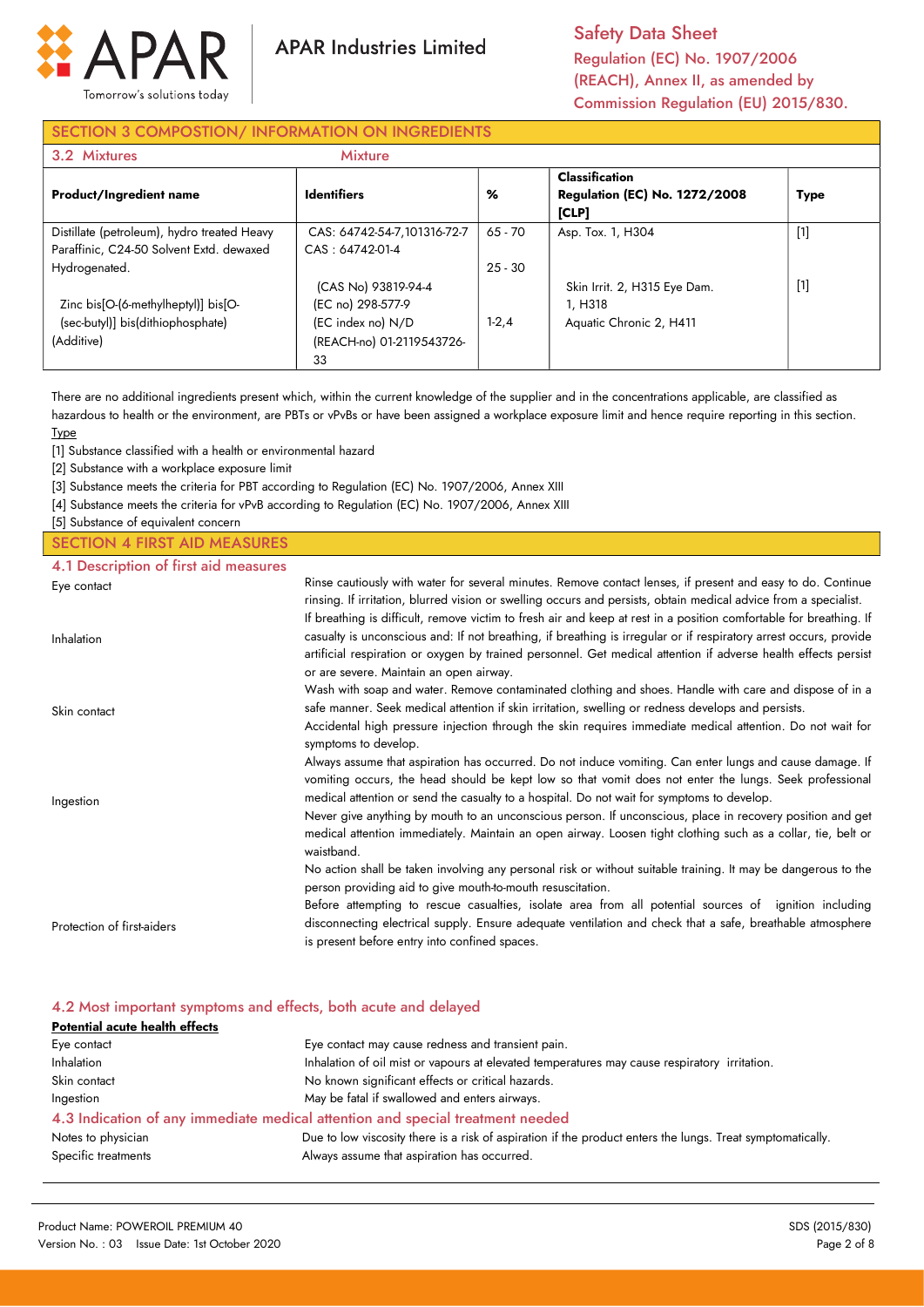

**APAR Industries Limited** 

Safety Data Sheet Regulation (EC) No. 1907/2006 (REACH), Annex II, as amended by Commission Regulation (EU) 2015/830.

| <b>SECTION 5 FIRE FIGHTING MEASURES</b>                   |                                                                                                                                                                                                 |  |
|-----------------------------------------------------------|-------------------------------------------------------------------------------------------------------------------------------------------------------------------------------------------------|--|
| 5.1 Extinguishing media                                   |                                                                                                                                                                                                 |  |
| Suitable extinguishing media                              | Dry chemicals. Foam. Carbon dioxide (CO <sub>2</sub> ). Water spray or foam.                                                                                                                    |  |
| Unsuitable extinguishing media                            | Do not use direct water jets on the burning product; they could cause splattering and spread the fire.                                                                                          |  |
|                                                           | Simultaneous use of foam and water on the same surface is to be avoided as water destroys the foam.                                                                                             |  |
| 5.2 Special hazards arising from the substance or mixture |                                                                                                                                                                                                 |  |
| Hazards from the substance                                | In a fire or if heated, a pressure increase will occur and the container may burst.                                                                                                             |  |
| or mixture                                                | This substance will float and can be reignited on surface water.                                                                                                                                |  |
| Hazardous thermal                                         | Incomplete combustion is likely to give rise to a complex mixture of airborne solid and liquid particulates,                                                                                    |  |
| decomposition products                                    | gases, including carbon monoxide, H2S, SOx (sulfur oxides) or sulfuric acid and unidentified organic and<br>inorganic compounds.                                                                |  |
| 5.3 Advice for firefighters                               |                                                                                                                                                                                                 |  |
| Special precautions for firefighters                      | Promptly isolate the scene by removing all persons from the vicinity of the incident if there is a fire. No                                                                                     |  |
|                                                           | action shall be taken involving any personal risk or without suitable training.                                                                                                                 |  |
| Special protective equipment for fire-fighters            | Fire-fighters should wear appropriate protective equipment and self-contained breathing apparatus (SCBA)                                                                                        |  |
|                                                           | with a full face-piece operated in positive pressure mode. Clothing for fire-fighters (including helmets,                                                                                       |  |
|                                                           | protective boots and gloves) conforming to European standard EN 469 will provide a basic level of                                                                                               |  |
|                                                           | protection for chemical incidents.                                                                                                                                                              |  |
| <b>SECTION 6 ACCIDENTAL RELEASE MEASURES</b>              |                                                                                                                                                                                                 |  |
|                                                           | 6.1 Personal precautions, protective equipment and emergency procedures                                                                                                                         |  |
| For non-emergency personnel                               | Avoid breathing vapour or mist. Keep non-involved personnel away from the area of spillage. Alert                                                                                               |  |
|                                                           | emergency personnel. Except in case of small spillages, the feasibility of any actions should always be                                                                                         |  |
|                                                           | assessed and advised, if possible, by a trained, competent person in charge of managing the emergency.                                                                                          |  |
|                                                           | Stop leak if safe to do so. Avoid direct contact with the product. Stay upwind/keep distance from source. In                                                                                    |  |
|                                                           | case of large spillages, alert occupants in downwind areas.                                                                                                                                     |  |
|                                                           | Eliminate all ignition sources if safe to do so. Spillages of limited amounts of product, especially in the                                                                                     |  |
|                                                           | open air when vapours will be usually quickly dispersed ,are dynamic situations, which will presumably limit                                                                                    |  |
|                                                           | the exposure to dangerous concentrations.<br>Note : recommended measures are based on the most likely spillage scenarios for                                                                    |  |
|                                                           | this material; however, local conditions (wind, air temperature, wave/current                                                                                                                   |  |
|                                                           | direction and speed) may significantly influence the choice of appropriate actions.                                                                                                             |  |
| For emergency responders                                  | For this reason, local experts should be consulted when necessary. Local regulations may also prescribe or                                                                                      |  |
|                                                           | limit actions to be taken.                                                                                                                                                                      |  |
|                                                           | Small spillages: normal antistatic working clothes are usually adequate.                                                                                                                        |  |
|                                                           | Large spillages: full body suit of chemically resistant and thermal resistant material should be used. Work                                                                                     |  |
|                                                           | gloves providing adequate chemical resistance, specifically to aromatic hydrocarbons.                                                                                                           |  |
|                                                           | Note : gloves made of PVA are not water-resistant, and are not suitable for emergency use. Safety helmet,                                                                                       |  |
|                                                           | antistatic non-skid safety shoes or boots. Goggles and /or face shield, if splashes or contact with eyes is                                                                                     |  |
|                                                           | possible or anticipated.                                                                                                                                                                        |  |
|                                                           | Respiratory protection : A half or full-face respirator with filter(s) for organic vapours (and when applicable                                                                                 |  |
|                                                           | for H2S) a Self Contained Breathing Apparatus (SCBA) can be used according to the extent of spill and                                                                                           |  |
|                                                           | predictable amount of exposure. If the situation cannot be completely assessed, or if an oxygen deficiency                                                                                      |  |
|                                                           | is possible, only SCBA's should be used.                                                                                                                                                        |  |
| 6.2 Environmental precautions                             | Prevent product from entering sewers, rivers or other bodies of water. If necessary dike the product with                                                                                       |  |
|                                                           | dry earth, sand or similar non-combustible materials. In case of soil contamination, remove contaminated                                                                                        |  |
|                                                           | soil and treat in accordance with local regulations.                                                                                                                                            |  |
|                                                           | In case of small spillages in closed waters (i.e. ports), contain product with floating barriers or other<br>equipment. Collect spilled product by absorbing with specific floating absorbents. |  |
|                                                           | If possible, large spillages in open waters should be contained with floating barriers or other mechanical                                                                                      |  |
|                                                           | means. If this is not possible, control the spreading of the spillage, and collect the product by skimming or                                                                                   |  |
|                                                           | other suitable mechanical means. The use of dispersants should be advised by an expert, and, if required,                                                                                       |  |
|                                                           | approved by local authorities.                                                                                                                                                                  |  |
|                                                           |                                                                                                                                                                                                 |  |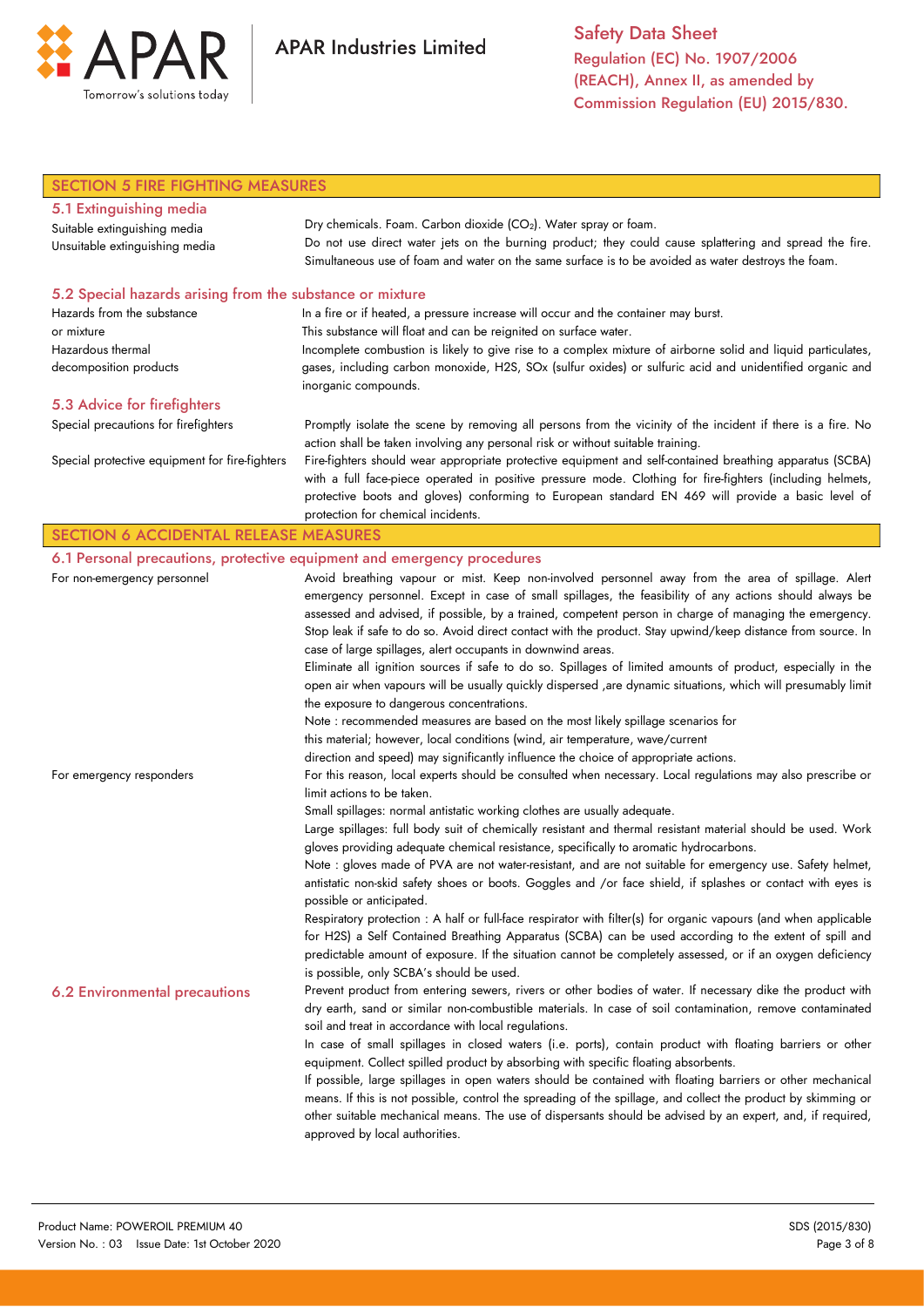

### 6.3 Methods and material for containment

| and cleaning up<br>Small spill<br>Large spill<br>6.4 Reference to other sections                                                                                 | Stop leak if without risk. Absorb spilled product with suitable non-combustible materials.<br>Large spillages may be cautiously covered with foam, if available, to limit vapour cloud formation. Do not<br>use water jet. When inside buildings or confined spaces, ensure adequate ventilation. Transfer collected<br>product and other contaminated materials to suitable containers for recovery or safe disposal.<br>See Section 1 for emergency contact information.<br>See Section 8 for information on appropriate personal protective equipment.<br>See Section 13 for additional waste treatment information.                                                                                                                                                                                                                                                                                                                                                         |                                                                                                                                                                                                                                                                                                                                                                                                                                                                                                                                                                                                                                                                                                                                                                                                                                                                                                                                                                                                                                                                                                                                     |  |
|------------------------------------------------------------------------------------------------------------------------------------------------------------------|---------------------------------------------------------------------------------------------------------------------------------------------------------------------------------------------------------------------------------------------------------------------------------------------------------------------------------------------------------------------------------------------------------------------------------------------------------------------------------------------------------------------------------------------------------------------------------------------------------------------------------------------------------------------------------------------------------------------------------------------------------------------------------------------------------------------------------------------------------------------------------------------------------------------------------------------------------------------------------|-------------------------------------------------------------------------------------------------------------------------------------------------------------------------------------------------------------------------------------------------------------------------------------------------------------------------------------------------------------------------------------------------------------------------------------------------------------------------------------------------------------------------------------------------------------------------------------------------------------------------------------------------------------------------------------------------------------------------------------------------------------------------------------------------------------------------------------------------------------------------------------------------------------------------------------------------------------------------------------------------------------------------------------------------------------------------------------------------------------------------------------|--|
| <b>SECTION 7 HANDLING AND STORAGE</b>                                                                                                                            |                                                                                                                                                                                                                                                                                                                                                                                                                                                                                                                                                                                                                                                                                                                                                                                                                                                                                                                                                                                 |                                                                                                                                                                                                                                                                                                                                                                                                                                                                                                                                                                                                                                                                                                                                                                                                                                                                                                                                                                                                                                                                                                                                     |  |
| 7.1 Advice on general occupational<br>hygiene Storage                                                                                                            |                                                                                                                                                                                                                                                                                                                                                                                                                                                                                                                                                                                                                                                                                                                                                                                                                                                                                                                                                                                 | Ensure that proper housekeeping measures are in place. Contaminated materials should not be allowed to<br>accumulate in the workplaces and should never be kept inside the pockets. Eating, drinking and smoking<br>should be prohibited in areas where this material is handled, stored and processed. Wash hands<br>thoroughly after handling. Change contaminated clothes at the end of working shift. See also Section 8 for<br>additional information on hygiene measures.                                                                                                                                                                                                                                                                                                                                                                                                                                                                                                                                                                                                                                                     |  |
| 7.2 Conditions for safe storage,<br>including any incompatibilities                                                                                              |                                                                                                                                                                                                                                                                                                                                                                                                                                                                                                                                                                                                                                                                                                                                                                                                                                                                                                                                                                                 | Storage area layout, tank design, equipment and operating procedures must comply with the relevant<br>regional, national or local legislation. Storage installations should be designed with adequate bunds in case<br>of leaks or spills. Cleaning, inspection and maintenance of internal structure of storage tanks must be done<br>only by properly equipped and qualified personnel as defined by national, local or company regulations.                                                                                                                                                                                                                                                                                                                                                                                                                                                                                                                                                                                                                                                                                      |  |
| <b>SECTION 7 HANDLING AND STORAGE</b>                                                                                                                            |                                                                                                                                                                                                                                                                                                                                                                                                                                                                                                                                                                                                                                                                                                                                                                                                                                                                                                                                                                                 |                                                                                                                                                                                                                                                                                                                                                                                                                                                                                                                                                                                                                                                                                                                                                                                                                                                                                                                                                                                                                                                                                                                                     |  |
| 7.2 Conditions for safe storage,<br>including any incompatibilities<br>7.3 Specific end use(s)<br><b>Recommendations</b><br>Industrial sector specific solutions | Store separately from oxidising agents.<br>Recommended materials for containers, or container linings use mild steel, stainless steel. Not suitable :<br>Some synthetic materials may be unsuitable for containers or container linings depending on the material<br>specification and intended use. Compatibility should be checked with the manufacturer.<br>Keep only in the original container or in a suitable container for this kind of product. Keep container tightly<br>closed and sealed until ready for use. Do not store in unlabelled containers. Containers that have been<br>opened must be carefully resealed and kept upright to prevent leakage. Empty containers may contain<br>harmful, flammable/combustible or explosive residue or vapours. Do not cut, grind, drill, weld, reuse or<br>dispose of containers unless adequate precautions are taken against these hazards. Store locked up. Protect<br>from sunlight.<br>Not available<br>Not available |                                                                                                                                                                                                                                                                                                                                                                                                                                                                                                                                                                                                                                                                                                                                                                                                                                                                                                                                                                                                                                                                                                                                     |  |
| SECTION 8 EXPOSURE CONTROLS / PERSONAL PROTECTION                                                                                                                |                                                                                                                                                                                                                                                                                                                                                                                                                                                                                                                                                                                                                                                                                                                                                                                                                                                                                                                                                                                 |                                                                                                                                                                                                                                                                                                                                                                                                                                                                                                                                                                                                                                                                                                                                                                                                                                                                                                                                                                                                                                                                                                                                     |  |
| 8.1 Control parameters<br>Occupational exposure limits                                                                                                           |                                                                                                                                                                                                                                                                                                                                                                                                                                                                                                                                                                                                                                                                                                                                                                                                                                                                                                                                                                                 | The list of Identified Uses in Section 1 should be consulted for any available use-specific information provided in the Exposure Scenario(s).                                                                                                                                                                                                                                                                                                                                                                                                                                                                                                                                                                                                                                                                                                                                                                                                                                                                                                                                                                                       |  |
| Product/Ingredient name                                                                                                                                          |                                                                                                                                                                                                                                                                                                                                                                                                                                                                                                                                                                                                                                                                                                                                                                                                                                                                                                                                                                                 | Exposure limits values                                                                                                                                                                                                                                                                                                                                                                                                                                                                                                                                                                                                                                                                                                                                                                                                                                                                                                                                                                                                                                                                                                              |  |
| Distillate (petroleum), hydro treated Heavy<br>Naphthenic                                                                                                        |                                                                                                                                                                                                                                                                                                                                                                                                                                                                                                                                                                                                                                                                                                                                                                                                                                                                                                                                                                                 | PEL 5 mg/m3 Mist.                                                                                                                                                                                                                                                                                                                                                                                                                                                                                                                                                                                                                                                                                                                                                                                                                                                                                                                                                                                                                                                                                                                   |  |
| Recommended monitoring procedures<br><b>8.2 Exposure Control</b>                                                                                                 |                                                                                                                                                                                                                                                                                                                                                                                                                                                                                                                                                                                                                                                                                                                                                                                                                                                                                                                                                                                 | If this product contains ingredients with exposure limits, personal, workplace atmosphere or biological<br>monitoring may be required to determine the effectiveness of the ventilation or other control measures<br>and/or the necessity to use respiratory protective equipment. Reference should be made to monitoring<br>standards, such as the following: European Standard EN 689 (Workplace atmospheres - Guidance for the<br>assessment of exposure by inhalation to chemical agents for comparison with limit values and measurement<br>strategy) European Standard EN 14042 (Workplace<br>atmospheres - Guide for the application and use of procedures for the assessment of exposure to chemical<br>and biological agents) European Standard EN 482 (Workplace atmospheres - General requirements for the<br>performance of procedures for the measurement of chemical agents) Reference to national guidance<br>documents for methods for the determination of hazardous substances will also be required.<br>Mechanical ventilation and local exhaust will reduce exposure via the air. Use oil resistant material in |  |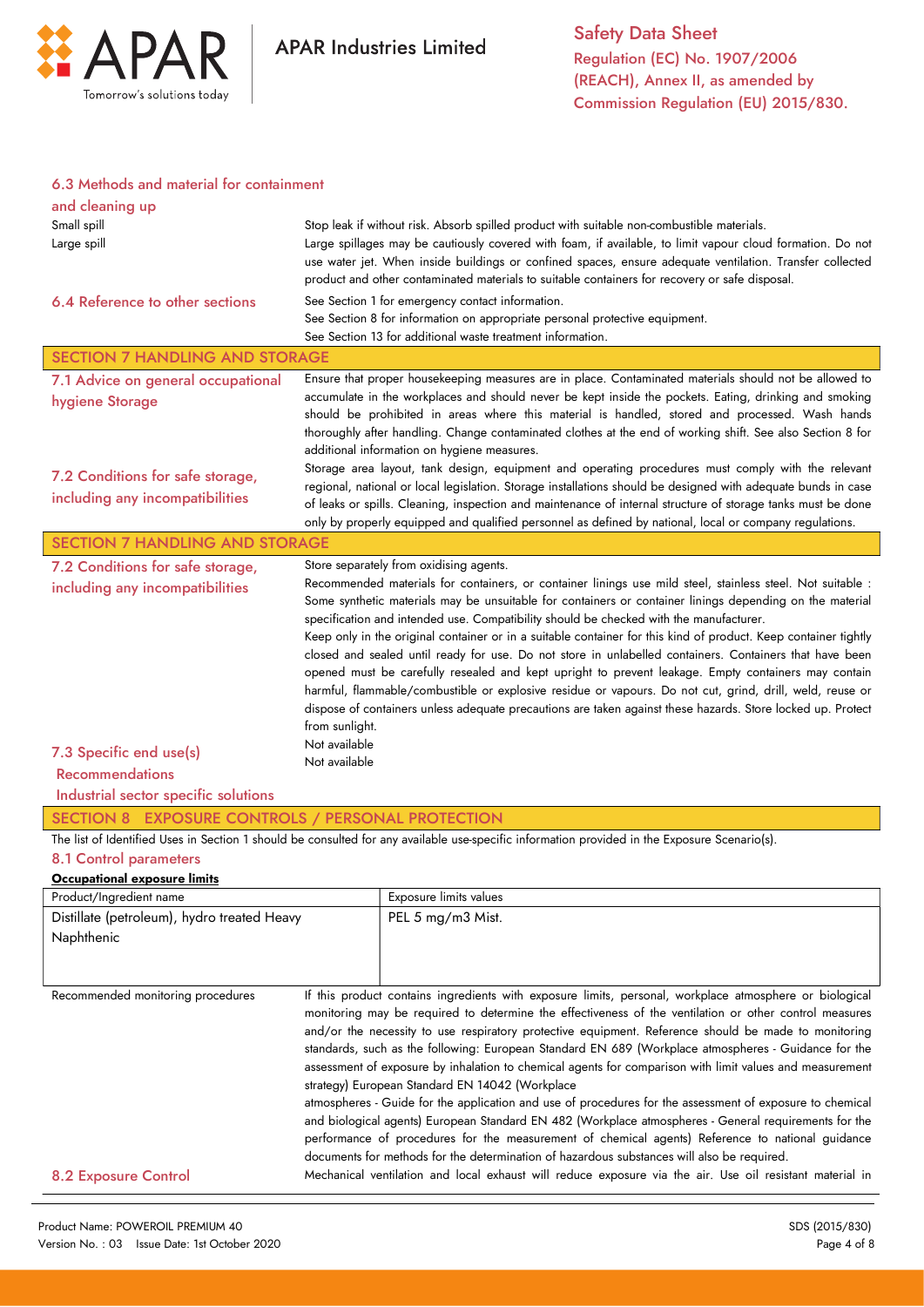

**APAR Industries Limited** 

Safety Data Sheet Regulation (EC) No. 1907/2006 (REACH), Annex II, as amended by Commission Regulation (EU) 2015/830.

| <b>Appropriate engineering</b>                       | construction of handling equipment. Store under recommended conditions and if heated, temperature                                                                                                                                                                                                                                                                                                                        |
|------------------------------------------------------|--------------------------------------------------------------------------------------------------------------------------------------------------------------------------------------------------------------------------------------------------------------------------------------------------------------------------------------------------------------------------------------------------------------------------|
| Controls                                             | control equipment should be used to avoid overheating.                                                                                                                                                                                                                                                                                                                                                                   |
| Individual protection measures<br>Hygiene measures   | Wash hands, forearms and face thoroughly after handling chemical products,<br>before eating, smoking and using the lavatory and at the end of the working period. Ensure that eyewash<br>stations and safety showers are close to the workstation location. Wash contaminated clothing before reuse.                                                                                                                     |
|                                                      | Recommended: Safety glasses with side shields.                                                                                                                                                                                                                                                                                                                                                                           |
| Eye/face protection                                  |                                                                                                                                                                                                                                                                                                                                                                                                                          |
| Skin protection                                      | 4 - 8 hours (breakthrough time): nitrile rubber                                                                                                                                                                                                                                                                                                                                                                          |
| Hand protection                                      | Wear protective clothing if there is a risk of skin contact. Change contaminated clothes at the end of                                                                                                                                                                                                                                                                                                                   |
| Body protection                                      | working shift.                                                                                                                                                                                                                                                                                                                                                                                                           |
| Other skin protection                                | Appropriate footwear and any additional skin protection measures should be selected based on the task<br>being performed and the risks involved and should be approved by a specialist before handling this<br>product.                                                                                                                                                                                                  |
| Respiratory protection                               | Respirator selection must be based on known or anticipated exposure levels, the hazards of the product and<br>the safe working limits of the selected respirator. Use a properly fitted, particulate filter respirator complying<br>with an approved standard if a risk assessment indicates this is necessary.<br>Emissions from ventilation or work process equipment should be checked to ensure they comply with the |
|                                                      | requirements of environmental protection legislation. In some cases, fume scrubbers, filters or engineering                                                                                                                                                                                                                                                                                                              |
| Environmental exposure controls                      | modifications to the process equipment will be necessary to reduce emissions to acceptable levels.                                                                                                                                                                                                                                                                                                                       |
| PHYSICAL AND CHEMICAL PROPERTIES<br><b>SECTION 9</b> |                                                                                                                                                                                                                                                                                                                                                                                                                          |
| Appearance                                           | Clear                                                                                                                                                                                                                                                                                                                                                                                                                    |
| Physical state                                       | Liquid                                                                                                                                                                                                                                                                                                                                                                                                                   |
| Color                                                | <b>Brown</b>                                                                                                                                                                                                                                                                                                                                                                                                             |
| Odor                                                 | Motor oil odor                                                                                                                                                                                                                                                                                                                                                                                                           |
| Odor threshold                                       | Not available                                                                                                                                                                                                                                                                                                                                                                                                            |
| pH                                                   | Not applicable                                                                                                                                                                                                                                                                                                                                                                                                           |
| Melting point/Pour point                             | < -12°C (ASTM D-97)                                                                                                                                                                                                                                                                                                                                                                                                      |
| Flash point                                          | > 220°C , COC (ASTM D 92)                                                                                                                                                                                                                                                                                                                                                                                                |
| Evaporation rate                                     | Not available                                                                                                                                                                                                                                                                                                                                                                                                            |
| Flammability (solid, gas)                            | Not available                                                                                                                                                                                                                                                                                                                                                                                                            |
| Flammability limits in air,                          | Not available                                                                                                                                                                                                                                                                                                                                                                                                            |
| lower, % by volume                                   |                                                                                                                                                                                                                                                                                                                                                                                                                          |
| Flammability limits in air,                          | Not available                                                                                                                                                                                                                                                                                                                                                                                                            |
| upper, % by volume                                   |                                                                                                                                                                                                                                                                                                                                                                                                                          |
| Vapour pressure                                      | $\leq$ 0,1 hPa (20 °C) (Mineral oil, ASTM D 5191) (CONCAWE, 2010                                                                                                                                                                                                                                                                                                                                                         |
| Density                                              | $0.90$ max at $15^{\circ}$ C                                                                                                                                                                                                                                                                                                                                                                                             |
| Solubility(ies)                                      |                                                                                                                                                                                                                                                                                                                                                                                                                          |
| Solubility (water)                                   | Insoluble in water                                                                                                                                                                                                                                                                                                                                                                                                       |
| Partition coefficient                                | Not available                                                                                                                                                                                                                                                                                                                                                                                                            |
| (n-octanol/water)                                    |                                                                                                                                                                                                                                                                                                                                                                                                                          |
| Decomposition temperature                            | No Data                                                                                                                                                                                                                                                                                                                                                                                                                  |
| Auto-ignition temperature                            | $>300^{\circ}$ C                                                                                                                                                                                                                                                                                                                                                                                                         |
| Viscosity, Kinematic at 100°C (212°F)                | 15.0 mm <sup>2</sup> /s (100 °C) (ASTM D 445)                                                                                                                                                                                                                                                                                                                                                                            |
| <b>Explosive properties</b>                          | No Data                                                                                                                                                                                                                                                                                                                                                                                                                  |
| Oxidizing properties                                 | No Data                                                                                                                                                                                                                                                                                                                                                                                                                  |
| DMSO extractable compounds for base oil              | Not available                                                                                                                                                                                                                                                                                                                                                                                                            |
| substance(s) according to IP346                      | $< 3\%$                                                                                                                                                                                                                                                                                                                                                                                                                  |
| SECTION 10 STABILITY AND REACTIVITY                  |                                                                                                                                                                                                                                                                                                                                                                                                                          |
| <b>10.1 Reactivity</b>                               | No specific test data related to reactivity available for this product or its ingredients.                                                                                                                                                                                                                                                                                                                               |
| <b>10.2 Chemical stability</b>                       | Stable under normal conditions                                                                                                                                                                                                                                                                                                                                                                                           |
| 10.3 Possibility of hazardous                        | Under normal conditions of storage and use, hazardous reactions will not occur.                                                                                                                                                                                                                                                                                                                                          |
|                                                      | Oxidising agent.                                                                                                                                                                                                                                                                                                                                                                                                         |
| <b>Reactions</b>                                     | Keep away from extreme heat and oxidizing agents.                                                                                                                                                                                                                                                                                                                                                                        |
| 10.4 Conditions to avoid                             | Incomplete combustion is likely to give rise to a complex mixture of airborne solid and liquid particulates,                                                                                                                                                                                                                                                                                                             |
| 10.5 Incompatible materials                          | gases, including carbon monoxide, H2S, SOx (sulfur oxides) or sulfuric acid and unidentified organic and                                                                                                                                                                                                                                                                                                                 |
| 10.6 Hazardous decomposition                         | inorganic compounds.                                                                                                                                                                                                                                                                                                                                                                                                     |
| products                                             |                                                                                                                                                                                                                                                                                                                                                                                                                          |
|                                                      |                                                                                                                                                                                                                                                                                                                                                                                                                          |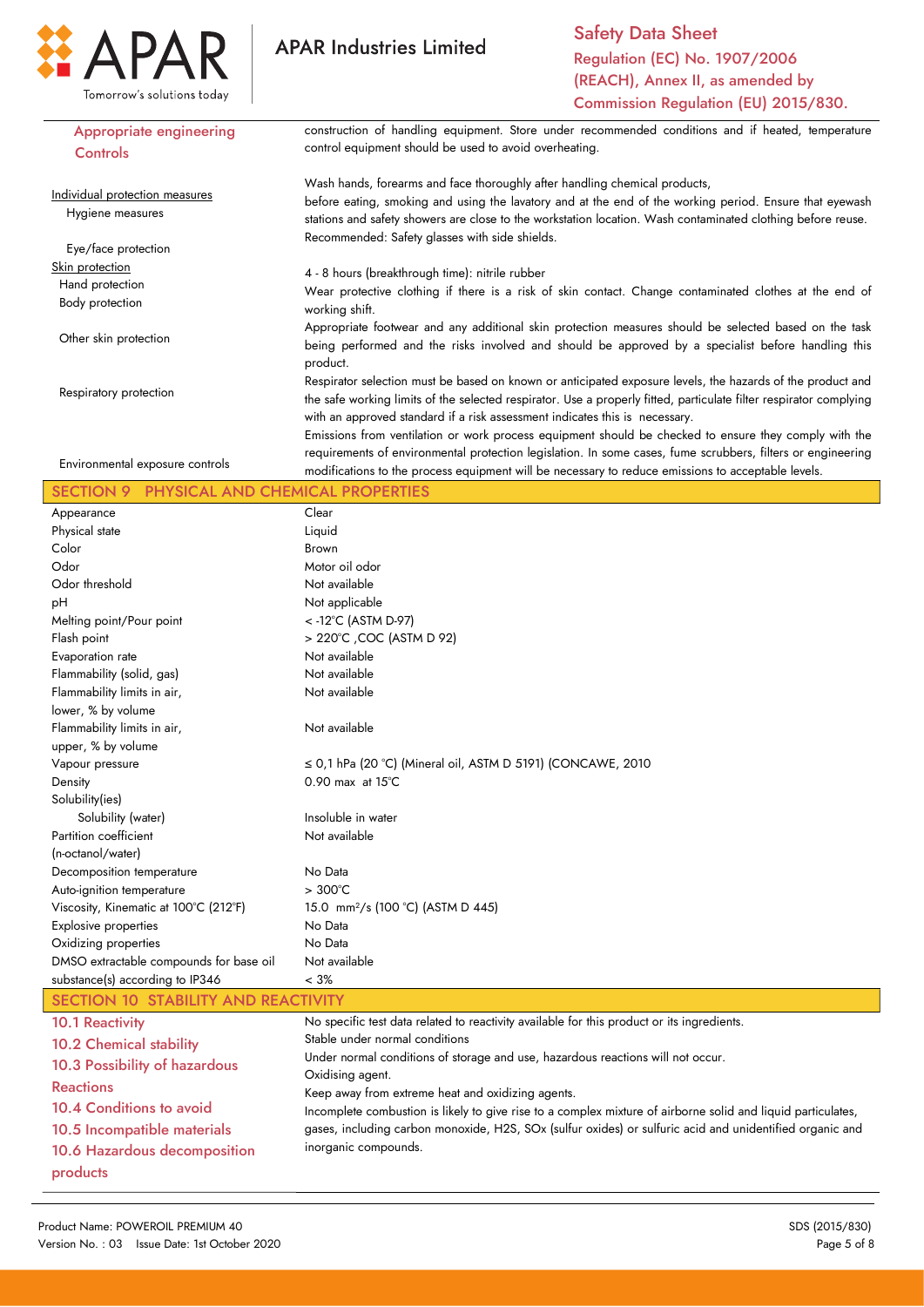

## SECTION 11 TOXICOLOGICAL INFORMATION

## 11.1 Information on toxicological effects

| Acute toxicity                                  |                                                                                                            |           |              |          |
|-------------------------------------------------|------------------------------------------------------------------------------------------------------------|-----------|--------------|----------|
| Product/ingredient name                         | Result                                                                                                     | Species   | Dose         | Exposure |
| Distillate (petroleum), hydro treated Heavy     | LC50 Inhalation Dusts and mists                                                                            | Rat       | $>5.53$ mg/l | 4 hours  |
| Paraffinic, C 24-50 solvent dewaxed             | LD50 Dermal                                                                                                | Rabbit    | >5000 mg/kg  |          |
| hydrogenated                                    | LD50 Oral                                                                                                  | Rat       | >5000 mg/kg  |          |
|                                                 | LC50 fish 1                                                                                                | Fish 1    | $4,4$ mg/l   | 96 hours |
| Zinc bis[O-(6-methylheptyl)] bis[O-(sec-butyl)] | EC50 Daphnia 1                                                                                             | Daphnia 1 | 5,4 mg/kg    | 48 hours |
| bis(dithiophosphate) (93819-94-4)               | ErC50 (algae)                                                                                              | algae     | 2.1mg/kg     | 96 hours |
|                                                 |                                                                                                            |           |              |          |
| Irritation/Corrosion<br>Skin                    |                                                                                                            |           |              |          |
| Eye                                             | No known significant effects or critical hazards.<br>No known significant effects or critical hazards.     |           |              |          |
| Respiratory                                     | No known significant effects or critical hazards.                                                          |           |              |          |
| Sensitisation                                   |                                                                                                            |           |              |          |
| Skin                                            | No known significant effects or critical hazards.                                                          |           |              |          |
| Respiratory                                     | No known significant effects or critical hazards.                                                          |           |              |          |
| Mutagenicity                                    | No data available to indicate product or any components present at greater than 0.1% are mutagenic or      |           |              |          |
|                                                 | genotoxic.                                                                                                 |           |              |          |
| <b>SECTION 11 TOXICOLOGICAL INFORMATION</b>     |                                                                                                            |           |              |          |
| Carcinogenicity                                 | The base oil(s) in this product is based on an severely hydrotreated distillate. The product should not be |           |              |          |
|                                                 | regarded as a carcinogen.                                                                                  |           |              |          |
| Reproductive toxicity                           | Contains no ingredient listed as toxic to reproduction.                                                    |           |              |          |
| Specific target organ toxicity                  | Not classified                                                                                             |           |              |          |
| - single exposure                               |                                                                                                            |           |              |          |
| Specific target organ toxicity                  | Not classified                                                                                             |           |              |          |
| - repeated exposure                             |                                                                                                            |           |              |          |
| Aspiration hazard                               | Aspiration hazard - Category 1                                                                             |           |              |          |
| Information on likely routes of exposure        | Not available.                                                                                             |           |              |          |
| Potential acute health effects                  |                                                                                                            |           |              |          |
| Eye contact                                     | Eye contact may cause redness and transient pain.                                                          |           |              |          |
| Inhalation                                      | Inhalation of oil mist or vapours at elevated temperatures may cause respiratory irritation.               |           |              |          |
| Skin contact                                    | No known significant effects or critical hazards.                                                          |           |              |          |
| Ingestion                                       | May be fatal if swallowed and enters airways.                                                              |           |              |          |
| Potential chronic health effects                |                                                                                                            |           |              |          |
| General                                         | No known significant effects or critical hazards.                                                          |           |              |          |
| Carcinogenicity                                 | The base oil(s) in this product is based on an severely hydrotreated distillate. The product should not be |           |              |          |
|                                                 | regarded as a carcinogen.                                                                                  |           |              |          |
| Mutagenicity                                    | No known significant effects or critical hazards.                                                          |           |              |          |
| Teratogenicity                                  | No known significant effects or critical hazards.                                                          |           |              |          |
| Product/ingredient name                         | No known significant effects or critical hazards.                                                          |           |              |          |
| Fertility effects                               | No known significant effects or critical hazards.                                                          |           |              |          |
| Other information                               | Not available.                                                                                             |           |              |          |
| Specific hazard                                 |                                                                                                            |           |              |          |
| <b>SECTION 12 ECOLOGICAL INFORMATION</b>        |                                                                                                            |           |              |          |
| 12.1 Toxicity                                   | Not expected to be harmful to aquatic organisms.                                                           |           |              |          |
| 12.2 Persistence and degradability              | Not inherently biodegradable.                                                                              |           |              |          |
|                                                 |                                                                                                            |           |              |          |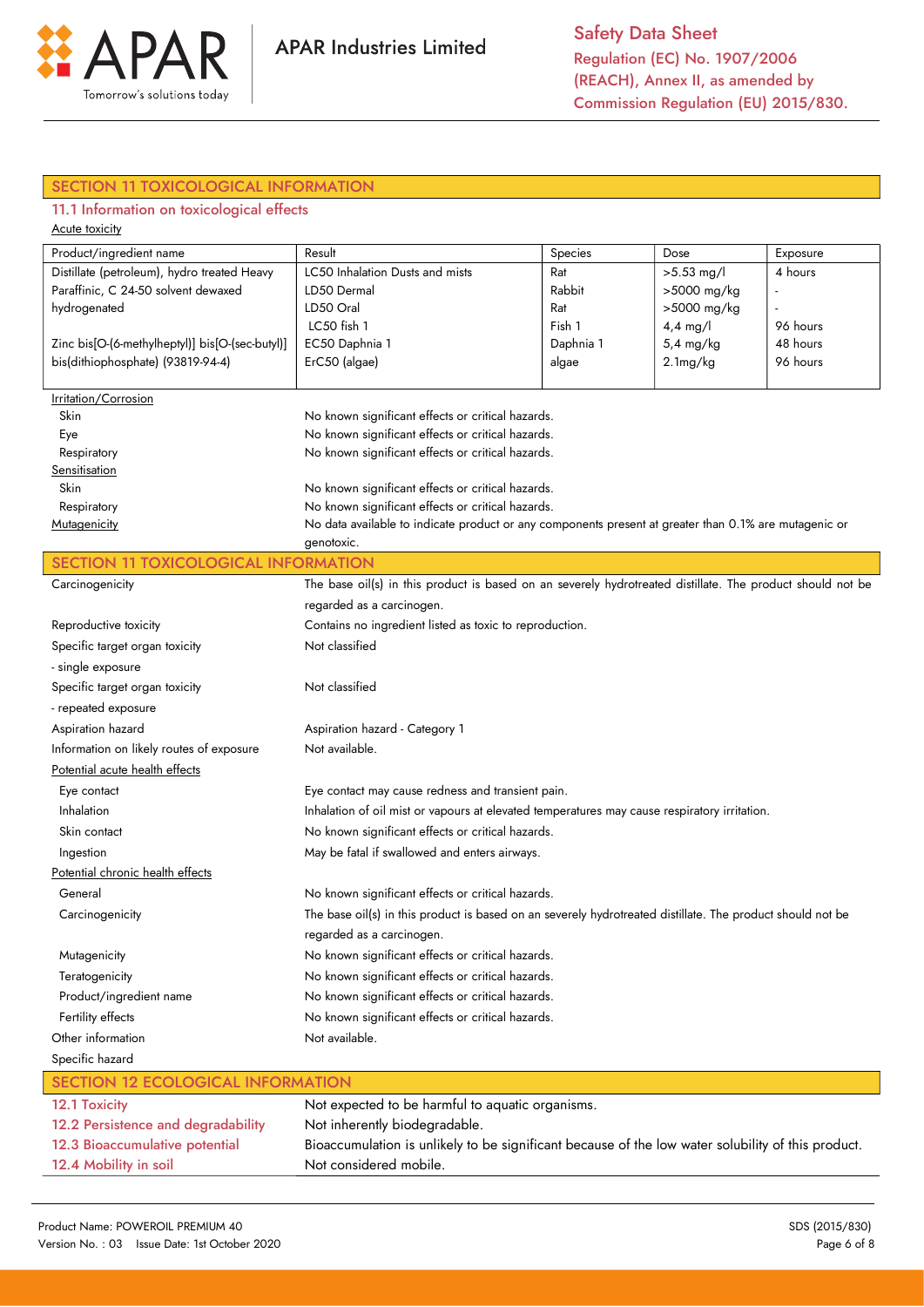

Safety Data Sheet Regulation (EC) No. 1907/2006 (REACH), Annex II, as amended by Commission Regulation (EU) 2015/830.

### 12.5 Results of PBT & vPvB **Assessment** 12.6 Other adverse effects

Not applicable.

**APAR Industries Limited** 

Insoluble in water. Spills may form a film on water surfaces causing physical damage to organisms. Oxygen transfer could also be impaired.

#### SECTION 13 DISPOSAL CONSIDERATIONS

The information in this section contains generic advice and guidance. The list of Identified Uses in Section 1 should be

consulted for any available use-specific information provided in the Exposure Scenario(s).

#### 13.1 Waste treatment methods

Methods of disposal

Product

Where possible (e.g. in the absence of relevant contamination), recycling of used substance is feasible and recommended. This substance can be burned or incinerated, subject to national/local authorizations, relevant contamination limits, safety regulations and air quality legislation. Contaminated or waste substance (not directly recyclable): Disposal can be carried out directly, or by delivery to qualified waste handlers. National legislation may identify a specific organization, and/or prescribe composition limits and methods for recovery or disposal. Yes

### Hazardous waste

### SECTION 13 DISPOSAL CONSIDERATIONS

#### European waste catalogue (EWC)

| .<br>__________ |                                                                                         |  |
|-----------------|-----------------------------------------------------------------------------------------|--|
| Waste code      | w<br>Vaste<br>designation                                                               |  |
| 13 03 07*       | , insulating and<br>l non-chlorinated.<br>l heat transmission oils.<br>minera<br>-hased |  |
| $\sim$          |                                                                                         |  |

#### Packaging

 Methods of disposal The generation of waste should be avoided or minimised wherever possible. Waste packaging should be recycled. Incineration or landfill should only be considered when recycling is not feasible.

### SECTION 14 TRANSPORT INFORMATION

#### International transport regulations

|                                      | ADR/RID                  | <b>ADN</b>               | IMO/IMDG<br><b>Classification</b> | <b>ICAO/IATA</b><br><b>Classification</b> |
|--------------------------------------|--------------------------|--------------------------|-----------------------------------|-------------------------------------------|
| 14.1 UN number                       | Not regulated.           | Not regulated.           | Not regulated.                    | Not regulated.                            |
| 14.2 UN proper<br>shipping name      | $\overline{\phantom{a}}$ | $\overline{\phantom{a}}$ |                                   |                                           |
| 14.3 Transport hazard<br>class(es)   | $\overline{a}$           |                          |                                   | $\overline{\phantom{a}}$                  |
| 14.4 Packing group                   | $\overline{\phantom{a}}$ | $\overline{\phantom{a}}$ |                                   |                                           |
| <b>14.5 Environmental</b><br>hazards | No.                      | <b>No</b>                | No.                               | No.                                       |
| <b>Additional information</b>        | $\overline{a}$           | $\overline{\phantom{a}}$ |                                   | $\overline{\phantom{a}}$                  |

14.6 Special precautions for User Transport within user's premises: always transport in closed containers that are upright and secure. Ensure that persons transporting the product know what to do in the event of an accident or spillage.

14.7 Transport in bulk

according to Annex I of MARPOL 73/78 and the IBC Code Oils

## SECTION 15 REGULATORY INFORMATION

| 15.1 Safety, health and environmental regulations/legislation specific for the substance or mixture |                                    |  |  |
|-----------------------------------------------------------------------------------------------------|------------------------------------|--|--|
| EU Regulation (EC) No. 1907/2006 (REACH)                                                            |                                    |  |  |
| Annex XIV - List of substances subject to authorization                                             |                                    |  |  |
| Annex XIV                                                                                           | None of the components are listed. |  |  |
| Substances of very high concern                                                                     | None of the components are listed. |  |  |
| Annex XVII - Restrictions on the                                                                    | Not applicable.                    |  |  |
| manufacture, placing on the market and                                                              |                                    |  |  |
| use of certain dangerous substances,                                                                |                                    |  |  |